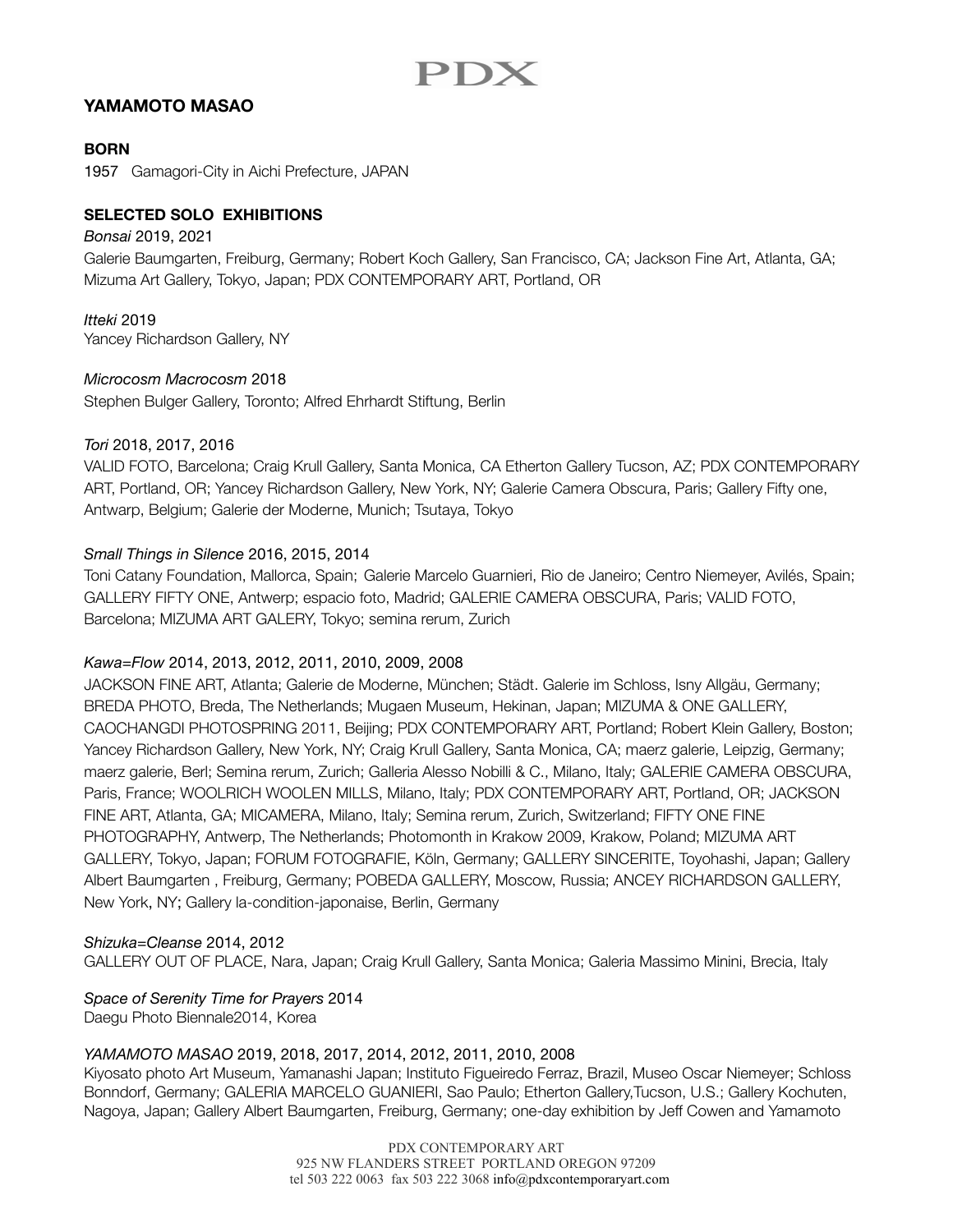Masao, PUG, Oslo, Sweden,ALID FOTO GALLERY, Barcelona; Gallery MOMOGUSA, Tajimi, Japan; GALERIA MARCELO GUANIERI, Sao Paulo, Brazil; Robert Koch Gallery, San Francisco, CA; Center for Photographic Art, Carmel, CA; PDX CONTEMPORARY ART, Portland; GALLERIA CARLA SOZZANI, Milano, Italy

*Magic Mountain* 2012 YANCEY RICHARDSON GALLERY, New York, NY

# *Nakazora* 2008, 2007, 2006, 2004, 2003, 2002, 2001

GALLERY BIENIO, Nagoya, Japan; The Print Center, Philadelphia, PA;Quinzaine photographique Nantes, France; GALERIE GABRIEL ROLT, Amsterdam, The Netherlands; "Nakazora", GALERIE CAMERA OBSCURA, Paris, France; PDX CONTEMPORARY ART, Portland, OR; "Nakazora", CRAIG KRULL GALLERY, Santa Monica, CA; Chiesa dei SS.Jacopo e Filippo, Certaldo, Italy; DANIELA FACCHINATO IMAGE GALLERY, Bologna, Italy; JACKSON FINE ART, Atlanta, GA; S.K.JOSEFSBERG STUDIO, Portland, OR; CRAIG KRULL GALLERY, Santa Monica, CA; YANCEY RICHARDSON GALLERY, New York, NY

# *[é]* 2006, 2005, 2004

MIZUMA ART GALLERY, Tokyo, Japan; GALLERY SINCERITE, Tyohashi, Japan; JACKSON FINE ART, Atlanta, GA; PDX CONTEMPORARY ART, Portland, OR; CRAIG KRULL GALLERY, Santa Monica, CA

*Omizuao* 2003 YANCEY RICHARDSON GALLERY, New York, NY

*Santoka* 2003

GALLERY SINCERITE, Toyohashi, Japan

*A Box of "Ku"* 2018*,* 2000, 1999, 1998, 1997, 1996, 1995, 1996, 1995, 1994, 1993

Multimedia Art Museum, Moscow; SEPIA INTERNATIONAL, New York, NY; SPIRAL GALLERY, Tokyo, Japan; GALLERY SINCERITE, Toyohashi, Japan; JACKSON FINE ART, Atlanta, GA; STEPHEN WIRTZ GALLERY, San Francisco, CA; SHAPIRO GALLERY, San Francisco, CA; KOHJI OGURA GALLERY, Nagoya, Japan; YANCEY RICHARDSON GALLERY, New York, NY; Gallery NAYUTA, Yokohama, Japan, NY; PARCO, Kichijyoji, Japan; SHAPIRO GALLERY, San Francisco, CA; GALLERY WHITE ART, Tokyo, Japan; HOSOMI GALLERY, Tokyo, Japan; GALLERY SINCERITE, Toyohashi, Japan

# **SELECTED GROUP EXHIBITIONS**

- 2021 *Nuages*, Galerie Camera Obscura, Paris, France
- 2020 *River,* PDX CONTEMPORARY ART, Portland, OR
- 2018 *Encounters,* PDX CONTEMPORARY ART, Portland, OR

*Stillness,* Akiko Kimura+Yamamoto Masao, evam eva yamanashi, Japan

- 2017 *La misura dell'inespresso,* Yamamoto Masao+Ettore Frani, Galleria Nobili, Milano, Italy *Les Rencontres de Bernard Plossu La Collection d'un photographe,* Maison Europeenne de la Photographie, Paris, France
- 2016 *Beauty and the Beast: The Animal in Photography,* Museum of Photographic Arts, San Diego, CA *Le parti pris des oiseaux,* La Fabrique du Pont d'Aleyrac, Ardeche, France *Backstory,* Gallery Fifty One, Antwerp, Belgium *VOR/NACH-BILD,* Galerie Albert Baumgarten, Freiburg, Germany
- 2015 *Land Scape,* FOMU foto museum, Antwerp *La main,* Galerie Camera Obscura, Paris
- 2014 Cowen/Minkkinen/Yamamoto, PUG, Oslo
- 2013 *NARROW ROAD TO THE INTERIOR: Contemporary Japanese Artists,* Scottsdale Museum of Contemporary Art, Scottsdale, AZ *La Route Bleue,* The blue way, VILLA EMPAIN, Bruxelles, Belgium